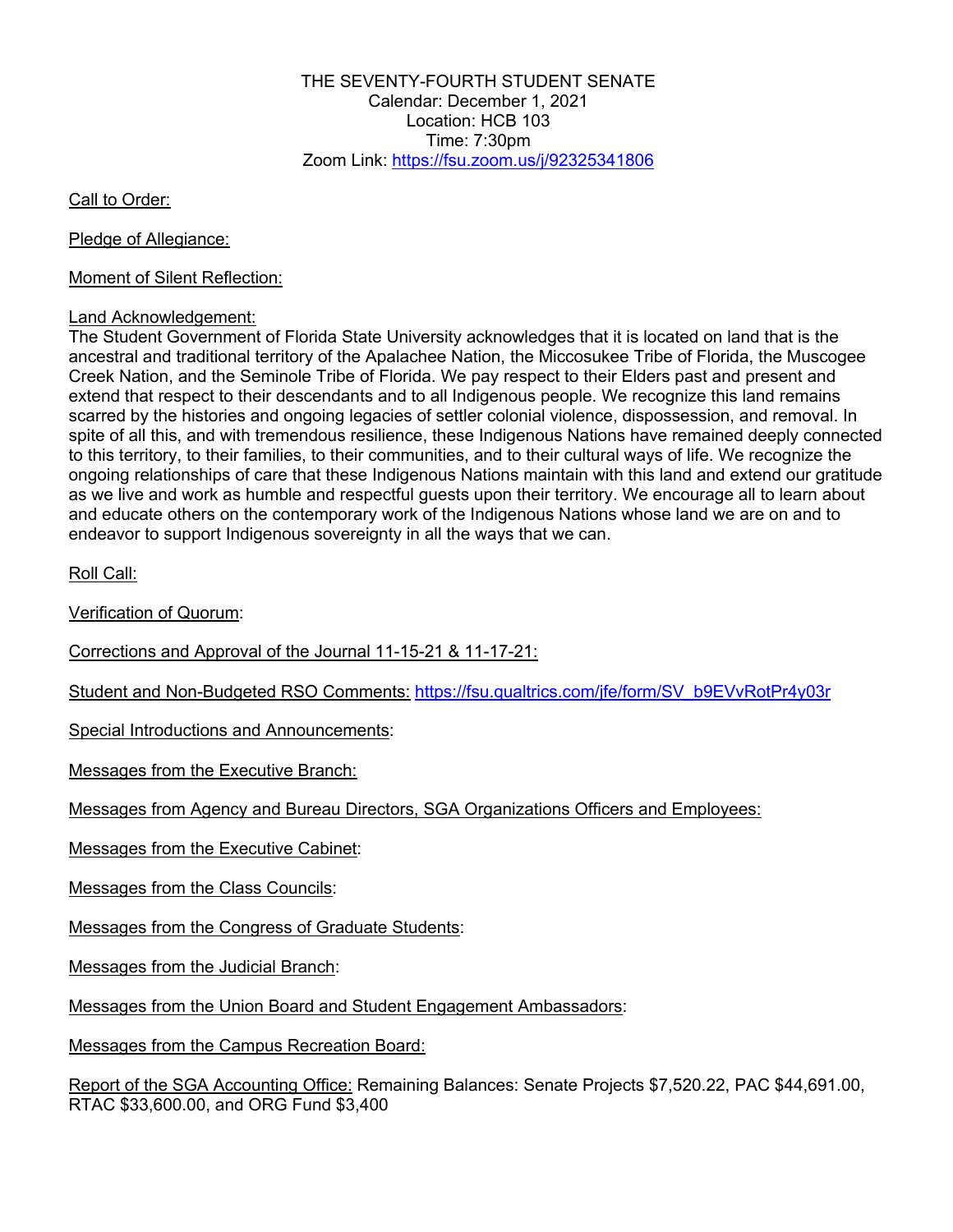### Report of Senate Liaisons:

### Report of Committees:

- Judiciary
- Internal Affairs
- Budget
- Finance
- Student Life & Academic Affairs
- Rules & Calendar

### Senate Confirmations:

### Consent Calendar:

| <b>Consent Resolution 1</b> | Sponsored by Senator Nasworthy (P)<br>Allocating funding from the Resources & Travel Allocations Committee to fund<br>the North Florida Chapter of the American Meteorological Society/National<br>Weather Association and Power of WE. |
|-----------------------------|-----------------------------------------------------------------------------------------------------------------------------------------------------------------------------------------------------------------------------------------|
| <b>Consent Resolution 2</b> | Sponsored by Senator Roy (P)<br>Allocating funding from the Programming Allocations Committee to fund the<br>Flute Association at FSU.                                                                                                  |

# Bills First Reading:

Bill 1 Sponsored by Senator Murray (P) DuChêne, Garner, Guillamont, Rider, Russell (Co) To update Student Body Statutes to reflect the mission and operations of the Office of Governmental Affairs more accurately.

# **Bills Second Reading:**

### Constitutional Amendments:

### Resolutions:

| <b>Resolution 1</b> | Sponsored by Senator Bowling & Senator Bettley (P)<br>To increase awareness for Project Callisto.                                                                                           |
|---------------------|---------------------------------------------------------------------------------------------------------------------------------------------------------------------------------------------|
| Resolution 2        | Sponsored by Senator DuChêne<br>Waiving Rule 803.7(G) of the Student Body Statutes to allow the Jewish Student<br>Union to use their A&S expenditures for their Spring Banquet.             |
| Resolution 3        | Sponsored by Senator Murray (P) Diaz, DuChêne, Suarez (Co)<br>To express support for Britney Spears, increase dialogue on conservatorship, and<br>rededicate focus to mental health issues. |

### Unfinished Business:

### Statements of Dissent:

### New Business: